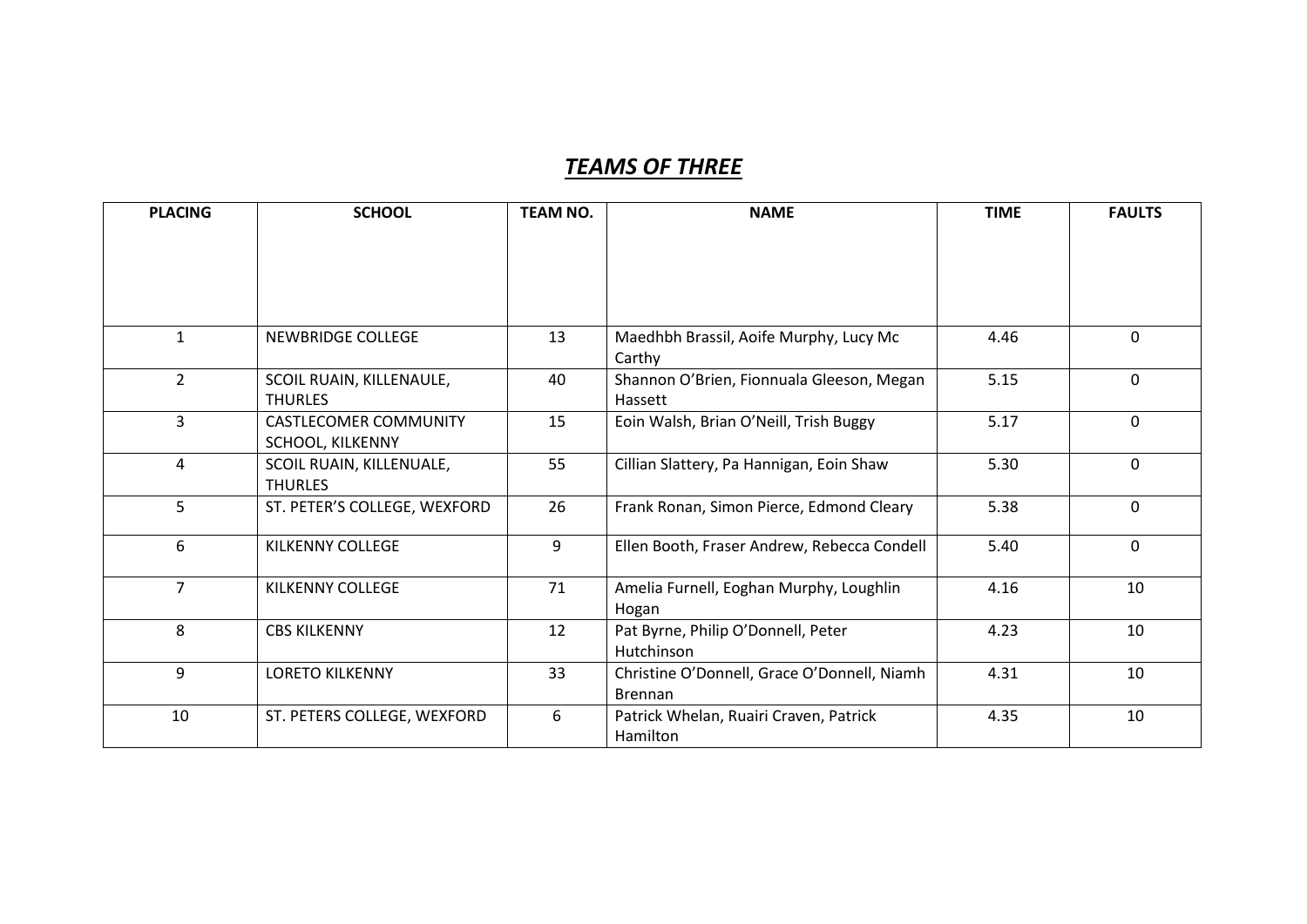## *SENIOR INDIVIDUAL*

| <b>PLACING</b> | <b>SCHOOL</b>                    | NO.            | <b>NAME</b>               | <b>TIME</b> | <b>FAULTS</b> |
|----------------|----------------------------------|----------------|---------------------------|-------------|---------------|
| $\mathbf{1}$   | <b>KILKENNY COLLEGE</b>          | 147            | <b>EOGHAN MURPHY</b>      | 3.49        | $\mathbf 0$   |
| $\overline{2}$ | ST. BRIDGETS COLLEGE CALLAN      | 39             | <b>AOIFE DOYLE</b>        | 3.59        | $\mathbf{0}$  |
| 3              | KILKENNY COLLEGE                 | 160            | <b>AMELIA FURNELL</b>     | 4.08        | $\mathbf 0$   |
| 4              | PRESENTATION WEXFORD             | 122            | <b>KATHERINE O'ROURKE</b> | 4.16        | $\mathbf 0$   |
| 4              | KILKENNY COLLEGE                 | 150            | <b>SAM PIM</b>            | 4.16        | $\mathbf{0}$  |
| 6              | <b>COLAISTE MHUIRE, ASKEATON</b> | 115            | MICHAEL O'CONNOR          | 4.21        | $\mathbf{0}$  |
| $\overline{7}$ | ST. PETER'S COLLEGE, WEXFORD     | 66             | PATRICK WHELAN            | 4.25        | $\mathbf 0$   |
| $\overline{7}$ | CASTLECOMER C.S.                 | 71             | <b>BRIAN O'NEILL</b>      | 4.25        | $\mathbf 0$   |
| 9              | KINSALE C. S.                    | 127            | <b>JOAN TYNER</b>         | 4.29        | $\mathbf 0$   |
| 10             | ST. PETER'S COLLEGE, WEXFORD     | 5 <sup>1</sup> | <b>RORY CRAVEN</b>        | 4.31        | $\mathbf 0$   |